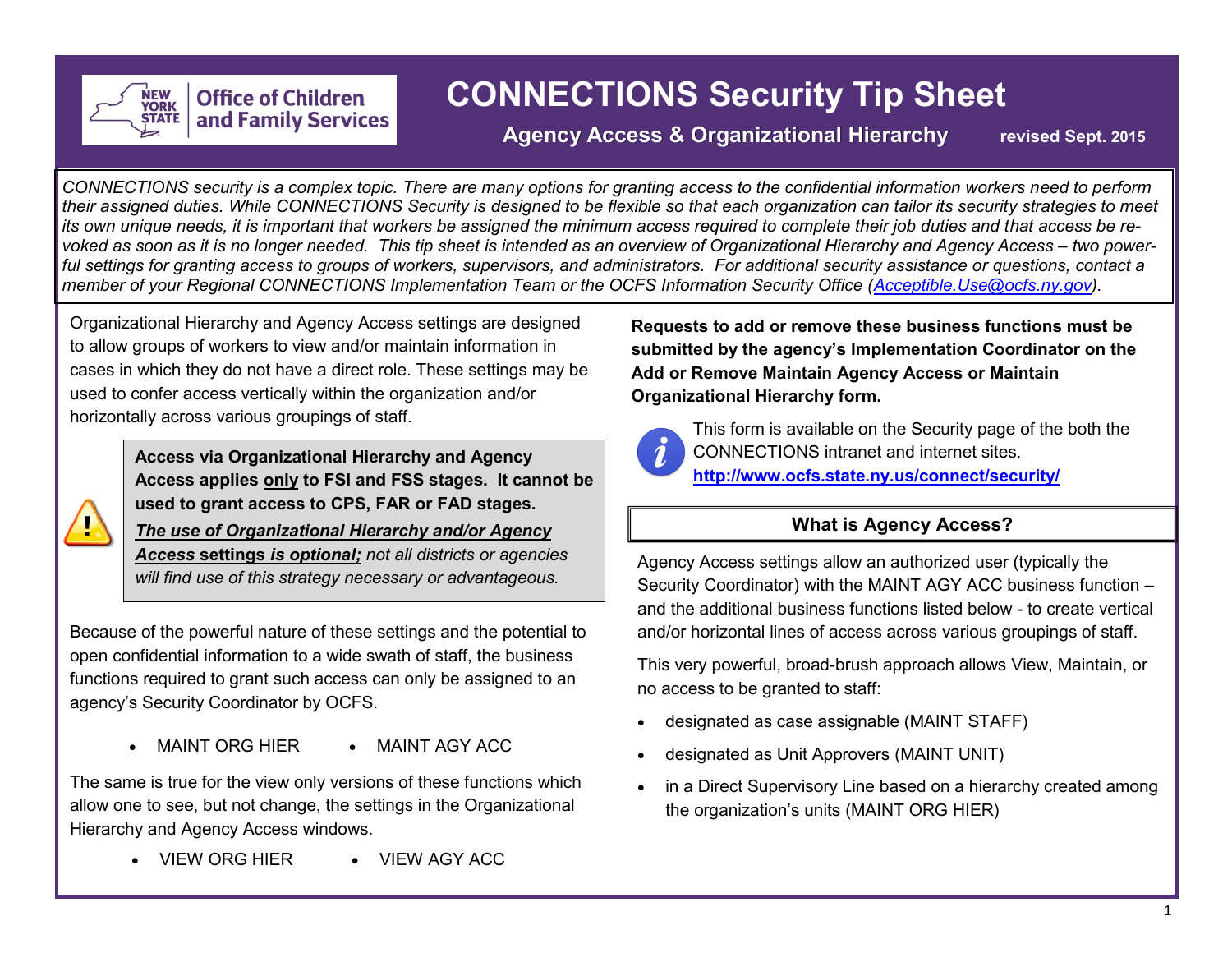The settings possible through Agency Access are shown in the following chart:

|                                    | <b>All Within District</b>                 | Provides access to all FSI and<br>FSS stages in the district/agency                                                                       |  |
|------------------------------------|--------------------------------------------|-------------------------------------------------------------------------------------------------------------------------------------------|--|
| Case<br>Assignable<br><b>Staff</b> | <b>All Within Unit</b>                     | Provides access to all FSI and<br><b>FSS stages in the same unit</b>                                                                      |  |
|                                    | <b>All Within Same</b><br><b>Job Type</b>  | Provides access to all FSI and<br>FSS stages that are of the same<br>Job Type as the staff person                                         |  |
| Unit                               | <b>All Within District</b>                 | Will provide access to all FSI and<br>FSS stages in the district/agency<br>for all Unit Approvers                                         |  |
| <b>Approver</b>                    | <b>All Within Same</b><br><b>Unit Spec</b> | Will provide access to all FSI and<br>FSS stages within the same unit<br>specialization for all Unit Approv-<br>ers                       |  |
| <b>Direct</b>                      | <b>All Staff</b>                           | <b>Provides access to all FSI and</b><br>FSS stages within a direct super-<br>visory line for all staff, regardless<br>of Job Type        |  |
| <b>Supervisory</b><br>Line         | <b>All Non-Clerical</b><br>Staff           | Provides access to all FSI and<br>FSS stages within a direct super-<br>visory line for all staff with a Non-<br><b>Clerical Job Type.</b> |  |

Agency Access settings can be used singly or in combination. When used in combination, they are capable of granting extraordinarily wide access to confidential information for large groups of workers.



*Extreme caution should be used when employing these settings to insure that workers are not given access beyond that required by their job duties.* 

*One click of a radio button in the Agency Access window can dramatically alter access to large groups of staff:*

| Agency: C08               | Office Type: Vol Agen<br>▼ |                   |        |
|---------------------------|----------------------------|-------------------|--------|
| Case Assignable Staff     |                            |                   |        |
| All Within District       | C View                     | C Maintain        | • None |
| All Within Unit           | C View                     | <b>O</b> Maintain | • None |
| All Within Same Job Type  | C View                     | <b>O</b> Maintain | C None |
| Unit Approver             |                            |                   |        |
| All Within District       | C View                     | C Maintain        | C None |
| All Within Same Unit Spec | C View                     | <b>C</b> Maintain | C None |
| Direct Supervisory Line   |                            |                   |        |
| All Staff                 | <b>O</b> View              | <b>O</b> Maintain | C None |
| All Non-Clerical Staff    | C View                     | <b>O</b> Maintain | C None |
|                           |                            |                   |        |

*Security Reminder: It is against federal and state laws and regulations not only to re-disclose confidential information, but even to access information for which the user has no legitimate business need.*

*See the May 2012 Confidentiality Memo on the Security page of the CONNECTIONS website for additional information. [\(http://www.ocfs.state.ny.us/connect/security/](http://www.ocfs.state.ny.us/connect/security/Confidentiality%20Memo-%20Districts-%20Agencies%20and%20State%20Parnters%205-2012.pdf) [Confidentiality%20Memo](http://www.ocfs.state.ny.us/connect/security/Confidentiality%20Memo-%20Districts-%20Agencies%20and%20State%20Parnters%205-2012.pdf)-%20Districts-%20Agencies% [20and%20State%20Parnters%205](http://www.ocfs.state.ny.us/connect/security/Confidentiality%20Memo-%20Districts-%20Agencies%20and%20State%20Parnters%205-2012.pdf)-2012.pdf)* 

# **Agency Access via Job Types**

Workers marked as Case Assignable (those to whom a stage can be assigned) may be assigned one or more "job types" on the Staff Security window. This is an OPTIONAL setting that permits staff with the same job type to access each other's FSI and FSS workloads.

## *Caution! JOB TYPES ARE NOT JOB TITLES!*



*Do not assign any Job Type to staff unless your agency has purposely decided to use this form of security!*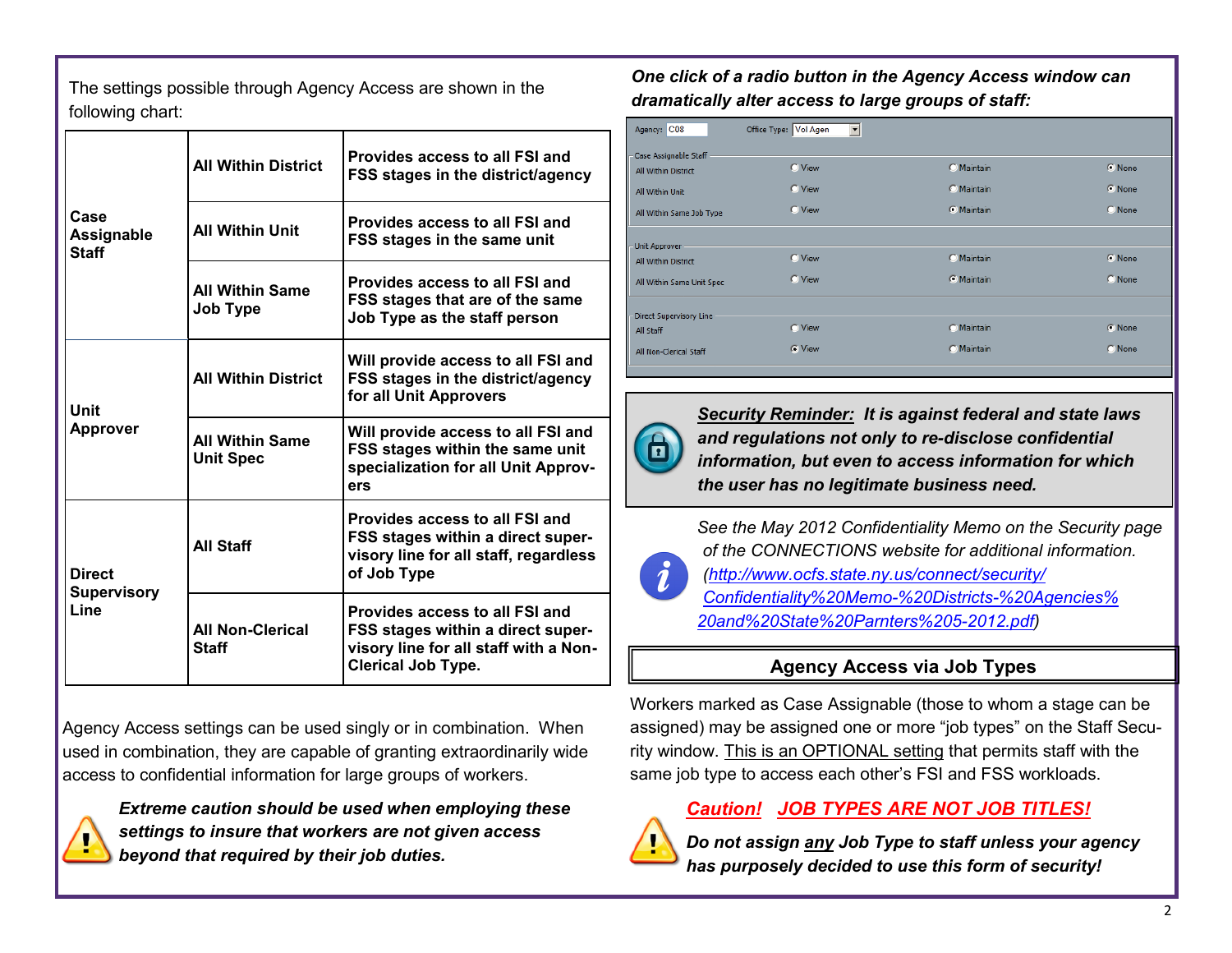# **To Assign a Job Type:**

- 1. Using the Search/Maintain drop-down menu, choose **Staff/Security.**
- 2. Enter the name of the worker and/or site in the appropriate field(s) and click the *Search* button.
	- **Navigation Hint:** Smaller districts and agencies may find it easier to just click the *Search* button to return all workers.
- 3. Highlight the worker's name.
- 4. Click the **Security** tab.
- 5. Click to add a checkmark in the checkbox(s) of the Job type(s) you wish to assign.

**Note:** The actual name of the job type is less important that being sure each group has a *unique* job type assigned to them.

|   | <b>Detail</b>            | <b>Address</b>              | Phone | <b>Skills</b> | <b>Security</b> |  |  |
|---|--------------------------|-----------------------------|-------|---------------|-----------------|--|--|
|   | <b>District</b><br>Type: |                             |       |               |                 |  |  |
|   | <b>Job Types</b>         |                             |       |               |                 |  |  |
|   | <b>ACCOUNTING CLERK</b>  |                             |       |               |                 |  |  |
| П |                          | ACCOUNTING SUPERVISOR       |       |               |                 |  |  |
| г |                          | ADMINISTRATIVE STAFF        |       |               |                 |  |  |
| ┍ |                          | <b>ADOPTION CASEWORKER</b>  |       |               |                 |  |  |
| ⊓ | <b>ADOPTION DIRECTOR</b> |                             |       |               |                 |  |  |
| г |                          | <b>ADOPTION SUPERVISOR</b>  |       |               |                 |  |  |
| г |                          | ASSISTANT COMMISSIONER      |       |               |                 |  |  |
| ┍ | <b>ATTORNEY</b>          |                             |       |               |                 |  |  |
| Г | <b>AUDITOR</b>           |                             |       |               |                 |  |  |
| г | <b>CASEWORKER</b>        |                             |       |               |                 |  |  |
|   |                          | CHILD PROTECTIVE CASEWORKER |       |               | ▼               |  |  |



*Caution!* Setting the *All Within Same Job Type* radio button to View or to Maintain in the Agency Access window will grant case assignable staff who have the same designated job type access to the FSI and FSS stages of *all other* case assignable staff who have that *same* job type.

| Case Assignable Staff    |        |                   |             |
|--------------------------|--------|-------------------|-------------|
| All Within District      | View   | Maintain          | • None      |
| All Within Unit          | O View | <b>Maintain</b>   | • None      |
| All Within Same Job Type | View   | <b>C</b> Maintain | <b>None</b> |

- 6. Click the *Modify* button
- 7. Click the *Save* or *Save & Close* button.

#### **An Example of Job Type Access**

The workers in a foster care unit provide weekend coverage for one another and need to access each other's workloads as a regular part of their coverage duties.

Each worker in this unit would need to be assigned:

- the same job type (Use a different Job Type for each *group* of workers to whom job type access is being granted)
- the UNIT SUM ACC business function and
- a role in the unit higher than that of the Unit Approver. (e.g., if the Unit Approver has the role of Supervisor, the workers must be given the role of Maintainer or Manager).

Workers would use the Search Other Units/Workloads button to navigate to



the workload of their coworker and the desired FSS or FSI stage.



See the CONNECTIONS Security Tip Sheet, *Accessing Someone Else's Workload & To-Do's* for more information on navigating to the workload of someone else. <http://ocfs.ny.gov/connect/jobaides/jobaides.asp>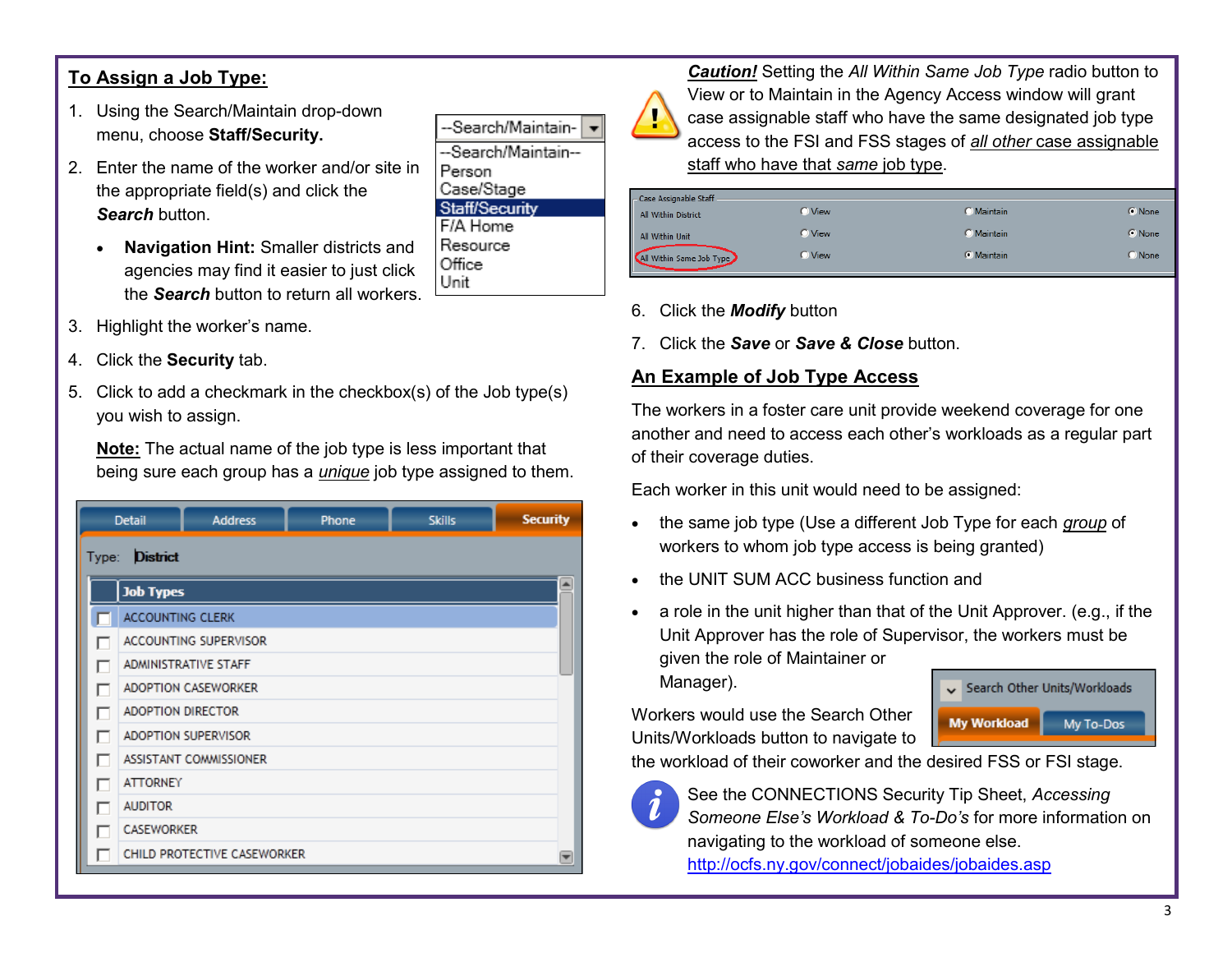## **Agency Access via Unit Specialization Access**

The Unit Specialization setting on the Agency Access window allows Unit Approvers in units that have the same designated specialization as their own to access FSI and FSS stages in those other units.



*Using the All Within Same Unit Specialization setting to create access for one group of units that share a specialization opens the same level of access (View or Maintain) to all groups of units that share a specialization with one or more units.*

By default, the specialization of each new unit created in CONNECTIONS is *"Conversion."* As part of a unit's initial set up, the Security Coordinator should change the specialization to match the actual function of the unit (requires the MAINT UNIT business function).

| $\sim$ Unit List |                    |                      |  |                       |
|------------------|--------------------|----------------------|--|-----------------------|
|                  | $\frac{3}{2}$ Unit | <b>Unit Approver</b> |  | <b>Specialization</b> |
| Y,               |                    |                      |  |                       |
|                  | 411                | Marks, Natalie       |  | Conversion            |
|                  | 414                | Covington, Cynthia   |  | Conversion            |
|                  | 416                | Marks, Natalie       |  | Conversion            |
|                  | 417                | Covington, Cynthia   |  | Conversion            |
|                  | 418                | Fletcher, William    |  | Conversion            |
|                  | 422                | Covington, Cynthia   |  | <b>Conversion</b>     |
|                  | 425                | Edreira, Anna Mar    |  | Conversion            |
|                  | 428                | Fletcher, William    |  | Conversion            |
|                  |                    |                      |  |                       |

Just as with other specializations, Unit Approvers in units with the specialization of "Conversion" will be granted access to the FSI and FSS stages in all other such units if the "All Within Same Unit Spec." radio button is set to View or Maintain.

**Reminder:** Temporary units (e.g., N01), which also have a default specialization of "Conversion" should be deleted once staff have been assigned to permanent units

#### **To Change a Unit's Specialization:**

- 1. Select "Unit" from the Search/Maintain dropdown menu.
- 2. Locate and highlight the desired unit. This may require scrolling if your agency is large.



-Search/Maintain--Search/Maintain--Person Case/Stage Staff/Security F/A Home Resource Office Unit Contracts On-Call

- 3. Use the Specialization drop-down menu to select the desired type.
- 4. Click the *Save* or *Save & Close* button.

### **An Example of Unit Specialization Access**

A district has six Foster Care units. Supervisors in each unit regularly cover for one another, approving FASPs and reviewing PHRs. To meet this business need, each Supervisor requires access to all the Foster Care units in the district.

To achieve this using Agency Access settings:

- Each of the 6 Foster Care Units should to be assigned the same specialization (e.g., Foster Care). *No other group of units in the district should be assigned the same specialization.*
- Each supervisor will need the UNIT SUM ACC business function. (Typically, Supervisors have already been given this business function to access the workloads of workers within their own unit.)

To access one of the other Foster Care units, a Supervisor would use the *Search Other Units/Workloads* path starting from their own workload window.



See the CONNECTIONS Security Tip Sheet, *Accessing Someone Else's Workload & To-Do's* for more information on this navigational path.

<http://ocfs.ny.gov/connect/jobaides/jobaides.asp>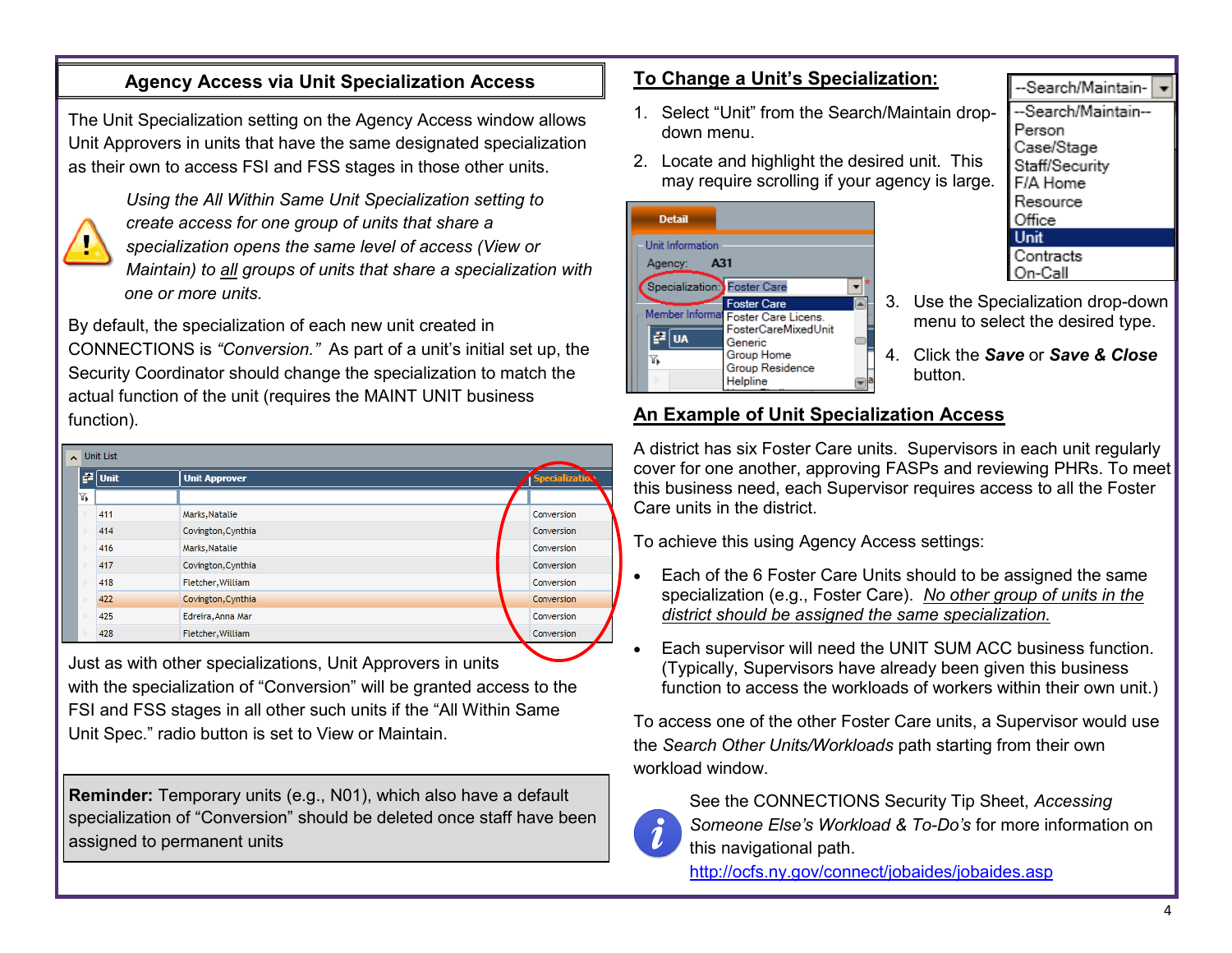**To Create Similar Access** *Without* **the Use of Agency Access Settings (can be used with CPS, FAR, FAD and services units):**

- Be sure each Supervisor is assigned the UNIT SUM ACC business function.
- Out-assign the Supervisors to each other's units with a role higher than that of the Unit Approver. For instance, if the Unit Approver has the role of Supervisor, the out-assigned supervisors must be given the role of Maintainer or Manager.

Each out-assigned supervisor would use the *Search Other Units/ Workloads* path to access the other units.

## **Agency Access via Direct Supervisory Staff for Non-Clerical Staff**

Job Types are categorized as either Clerical or Non-Clerical. When using the Direct Supervisory Line Agency Access, staff assigned Clerical job types can be excluded from access to the FSI and FSS stages on workloads of workers below them in the hierarchy of the organization. The Job Types classified as Clerical are as follows:

| <b>Clerical Job Types</b>   |                                   |  |  |
|-----------------------------|-----------------------------------|--|--|
| <b>LDSS Job Types</b>       | <b>Voluntary Agency Job Types</b> |  |  |
| <b>Accounting Clerk</b>     | <b>Accounting Clerk</b>           |  |  |
| <b>Clerical Staff</b>       | <b>Clerical Staff</b>             |  |  |
| <b>Commissioner's Staff</b> | Legal/Court Support Staff         |  |  |
| Legal/Court Support Staff   | <b>Support Staff</b>              |  |  |
| <b>Support Staff</b>        |                                   |  |  |

# **An Example of Direct Supervisory Line Access**

A district's administrators, all assigned to the same Administrative unit, want to be able to view all the FSI and FSS stages in their organization but do not want clerical staff assigned to their unit to have the same access.

 The Security Coordinator, using the MAINT ORG HIER business function would create a hierarchy in which the units carrying FSI and FSS stages are subordinate to the Administrators' unit.



 Using the MAINT AGY ACC business function, the Security Coordinator would set Agency Access to View for All Non-Clerical staff in the Direct Supervisor Line section.

| <b>Direct Supervisory Line</b> |           |                       |        |
|--------------------------------|-----------|-----------------------|--------|
| All Staff                      | C View    | C.<br>Maintain        | C None |
| All Non-Clerical Staff         | C<br>View | $\bullet$<br>Maintain | C None |
|                                |           |                       |        |

# **What is Organizational Hierarchy?**

Organizational Hierarchy allows an authorized user (typically the Security Coordinator) with the MAINT ORG HIER business function to create a hierarchy of units within their agency. Similar to the folder structure in Internet Explorer, units can be positioned above or below other units.

This structure, in combination with the *Direct Supervisory Line* setting available through the Agency Access window (requires the MAINT AGY ACC business function), allows the granting of view or maintain access to workers in units above other units in the hierarchy*.*